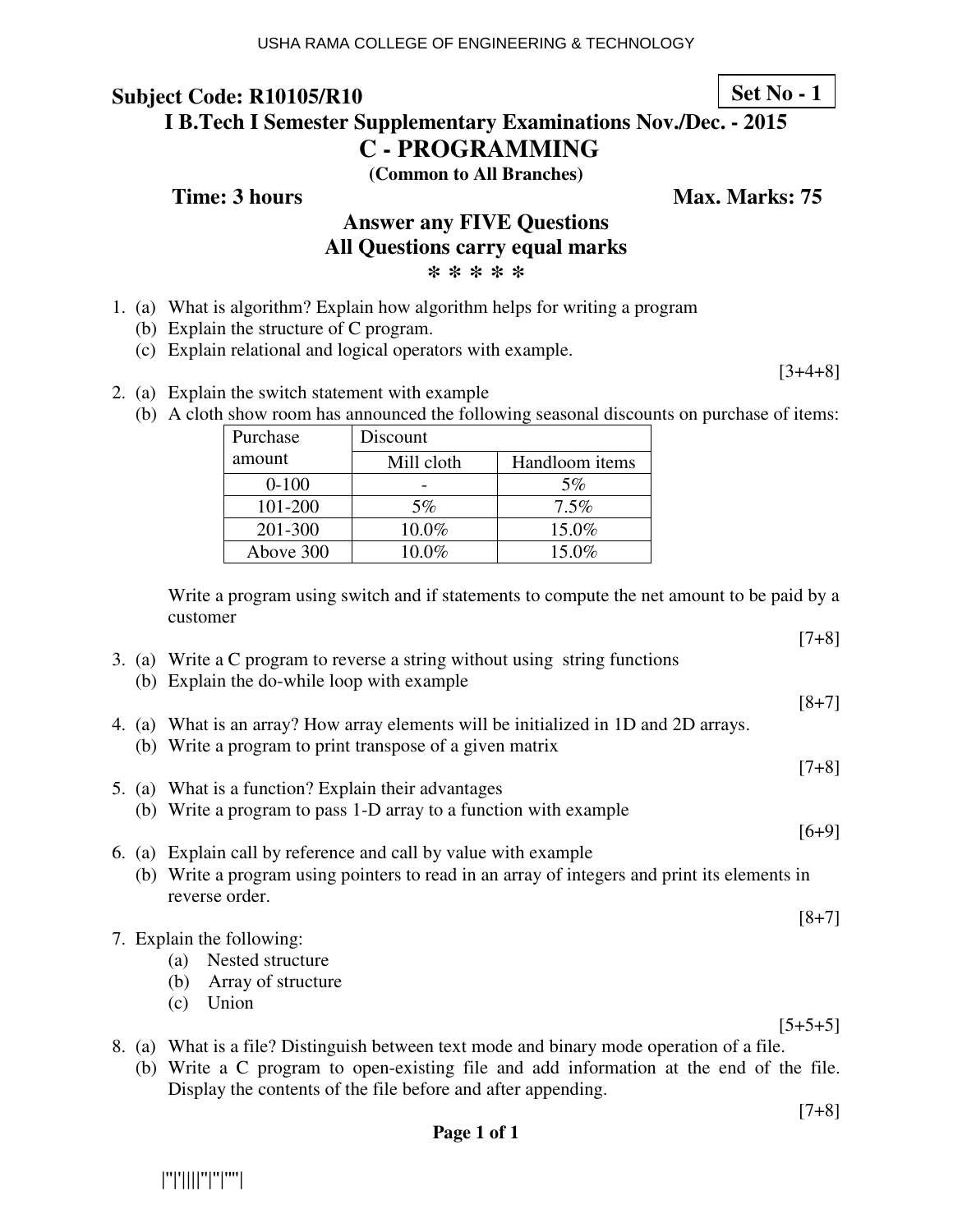## **Subject Code: R10105/R10 I B.Tech I Semester Supplementary Examinations Nov./Dec. - 2015**

**C - PROGRAMMING** 

**(Common to All Branches)**

**Time: 3 hours** Max. Marks: 75

|    | <b>Answer any FIVE Questions</b><br><b>All Questions carry equal marks</b><br>* * * * * |                                                                                                                                                                                                                                             |  |  |
|----|-----------------------------------------------------------------------------------------|---------------------------------------------------------------------------------------------------------------------------------------------------------------------------------------------------------------------------------------------|--|--|
|    |                                                                                         | 1. (a) What is a flow chart? Give a flow chart for addition of two numbers.<br>(b) Explain the primitive data types and sizes defined in C<br>(c) Write a program to calculate the average of a set of N numbers                            |  |  |
|    |                                                                                         | $[5+5+5]$<br>2. (a) List the decision making statements in C. Explain the nested if – else with example<br>(b) Write a program to find the count and sum of all integers greater than 100 and less than<br>200 and which are divisible by 7 |  |  |
|    |                                                                                         | $[8+7]$                                                                                                                                                                                                                                     |  |  |
|    |                                                                                         | 3. (a) Explain strcmp () and strcpy () string handling functions with example<br>(b) What is loop? Explain while loop with suitable example.                                                                                                |  |  |
|    |                                                                                         | $[7+8]$                                                                                                                                                                                                                                     |  |  |
|    |                                                                                         | 4. (a) Define and initialize two dimensional arrays.                                                                                                                                                                                        |  |  |
|    |                                                                                         | (b) Given are two one-dimensional arrays A and B where are sorted in ascending order.<br>Write a program to merge them into a single sorted array C that contemns every class<br>from arrays A and B, the ascending order.                  |  |  |
|    |                                                                                         | $[6+9]$                                                                                                                                                                                                                                     |  |  |
|    |                                                                                         | 5. (a) Explain different storage classes with example                                                                                                                                                                                       |  |  |
|    |                                                                                         | (b) What is recursion? Write a program for towers of Hanoi using recursion.                                                                                                                                                                 |  |  |
|    |                                                                                         | $[8+7]$                                                                                                                                                                                                                                     |  |  |
| 6. |                                                                                         | What is Dynamic Memory allocation? Explain all dynamic memory management                                                                                                                                                                    |  |  |
|    |                                                                                         | functions with examples<br>$[15]$                                                                                                                                                                                                           |  |  |
|    |                                                                                         | 7. (a) What is a structure? List differences between structure and unions                                                                                                                                                                   |  |  |
|    |                                                                                         | (b) Define a structure called cricket that will describe the following information.                                                                                                                                                         |  |  |
|    |                                                                                         | <b>Player Name</b>                                                                                                                                                                                                                          |  |  |
|    |                                                                                         | <b>Team Name</b>                                                                                                                                                                                                                            |  |  |
|    |                                                                                         | <b>Batting average</b>                                                                                                                                                                                                                      |  |  |
|    |                                                                                         | Using cricket, declare an array player with 50 elements and write a program to read the<br>information about all the 50 players and print a team wise list containing names of<br>players with their batting order.                         |  |  |
|    |                                                                                         | $[8+7]$                                                                                                                                                                                                                                     |  |  |
|    |                                                                                         | 8. (a) What are bit field? What are its advantages? What is its syntax?                                                                                                                                                                     |  |  |
|    |                                                                                         | (b) Distinguish between the following<br>(i) getc and getchar                                                                                                                                                                               |  |  |
|    |                                                                                         |                                                                                                                                                                                                                                             |  |  |

- (ii) printf and fprintf
- (iii) feof and ferror

[6+9]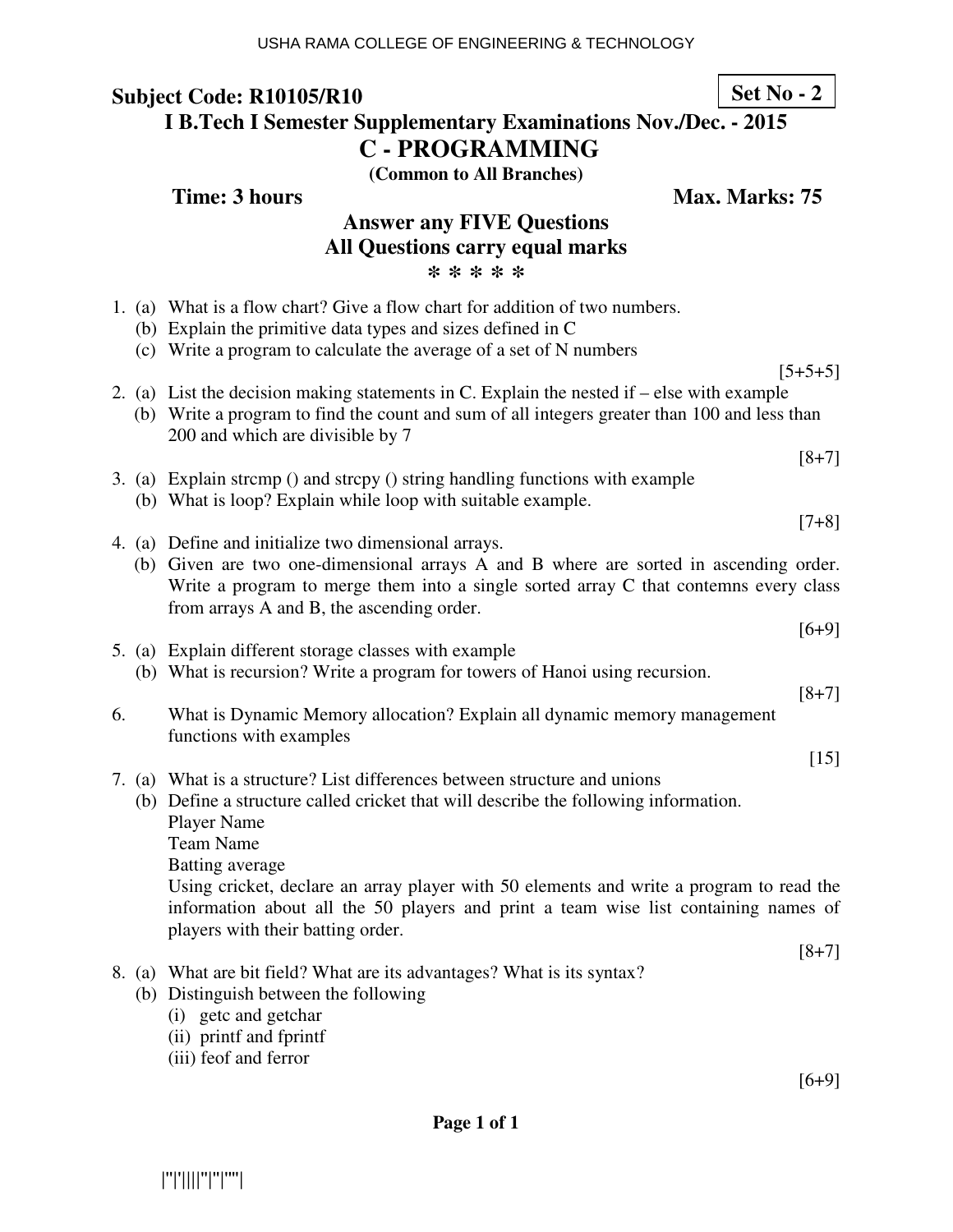### **Subject Code: R10105/R10 I B.Tech I Semester Supplementary Examinations Nov./Dec. - 2015**

**C - PROGRAMMING** 

**(Common to All Branches)**

**Time: 3 hours** Max. Marks: 75

#### **Answer any FIVE Questions All Questions carry equal marks \* \* \* \* \***

- 1. (a) What are constants? List and explain constants in C.
	- (b) Describe the four basic data types. How could we extend the range of values they represent?
	- (c) Write a program to read the price of an item in decimal form (like 15.95) and print the output in paise (like 1595 paise)
- 2. (a) Explain else-if ladder with example
	- (b) Write a C program with the else-if ladder for the following data

| <b>Average Marks</b> | Grade           |
|----------------------|-----------------|
| 80 to 100            | Excellent       |
| 60 to 79             | First division  |
| 50 to 59             | Second division |
| 40 to 49             | Third division  |
| 0 to 39              | Fail            |

 $[7+8]$ 

 $[5+5+5]$ 

- 3. (a) Write a c program to append a string to the end of other string without using string manipulation function.
	- (b) What is a for loop? Write a c program that computes and prints factorial of an integer.

[8+7]

[7+8]

- 4. (a) What is a character array? Define and initialize two dimensional character arrays with example
	- (b) Write a program to multiply two matrices (Note: Before multiply program should check the validity)

| 5. | What is a user defined function? Explain different user defined function with example |                    |
|----|---------------------------------------------------------------------------------------|--------------------|
|    |                                                                                       | $\lceil 15 \rceil$ |
|    | 6. (a) What is a pointer? Describe the advantages and disadvantages of pointer.       |                    |
|    | (b) Explain the pointer arithmetic with example                                       |                    |
|    |                                                                                       | $[7+8]$            |
|    | 7. (a) Explain the meaning and purpose of the following                               |                    |
|    | (i) size of (ii) struct (iii) typedef                                                 |                    |
|    | (b) Explain array of structures and structure pointers with examples                  |                    |
|    |                                                                                       | $[7+8]$            |
|    | 8. Write a C program to read a text file and to connect                               |                    |
|    | (a) Number of character                                                               |                    |
|    | (b) Number of words                                                                   |                    |
|    | $\lambda$ at $1$ c $\lambda$ it is the set of $\lambda$                               |                    |

(c) Number of sentences and write in an output function

 $[5+5+5]$ 

|''|'||||''|''|''''|

**Set No - 3**